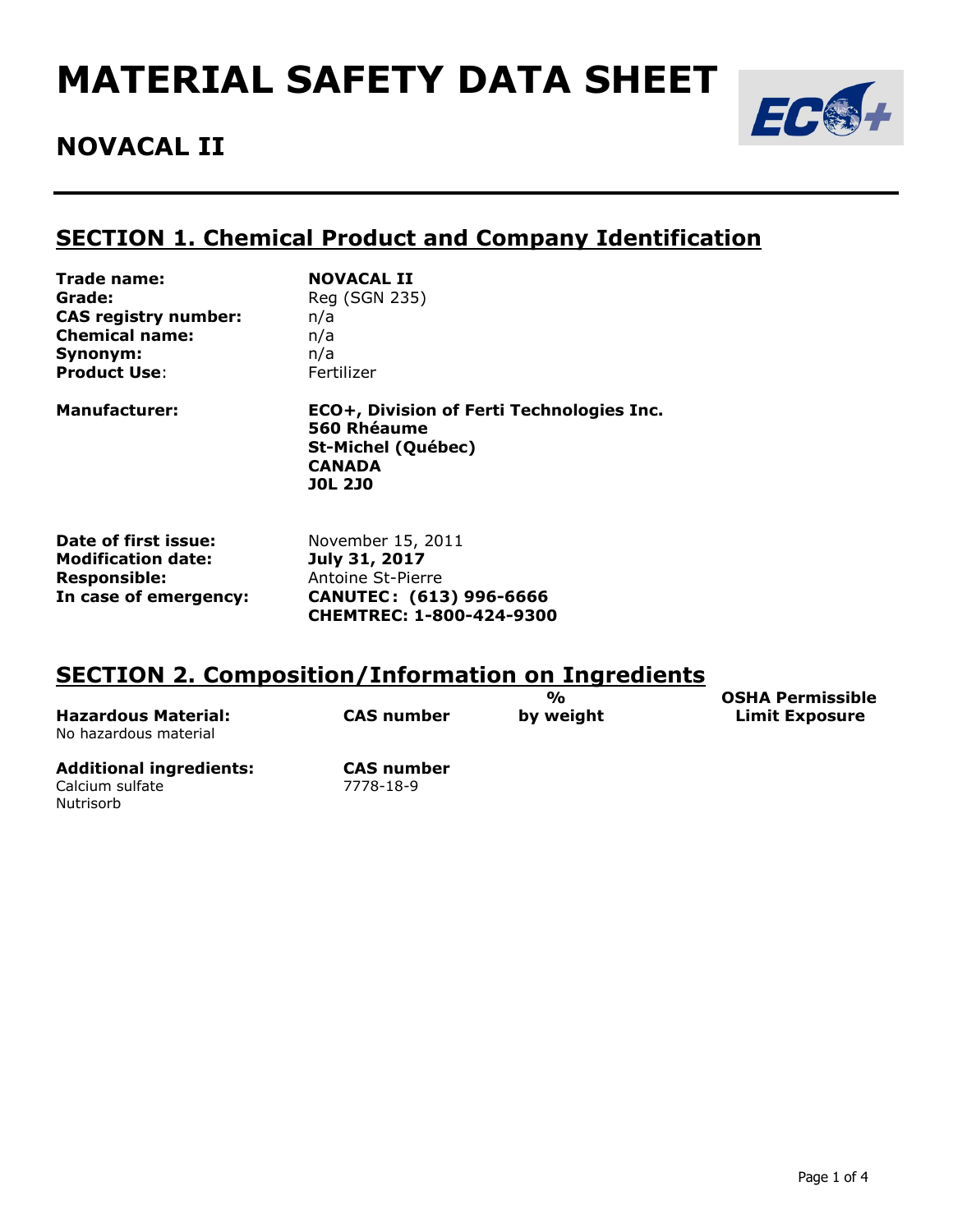### **SECTION 3. Hazards Identification**

| <b>Emergency overview:</b> | No significant immediate hazards for emergency responses are<br>known.                                                                                                    |
|----------------------------|---------------------------------------------------------------------------------------------------------------------------------------------------------------------------|
| <b>CAUTION:</b>            | Contact with dust may cause discomfort and/or mild irritation to<br>skin, eyes, nose and lungs. Avoid breathing dust.<br>Do not ingest. May irritate mouth, stomach, etc. |
|                            | Wash thoroughly after handling.<br>Physical state ( $25^{\circ}$ C/77 <sup>°</sup> F): Gray or brown solid granules, no odor.                                             |

#### **SECTION 4. First Aid Measures**

| Inhalation: | Bring subject to a well ventilated area. Contact a physician if symptoms<br>persist.                                                                                                                           |
|-------------|----------------------------------------------------------------------------------------------------------------------------------------------------------------------------------------------------------------|
| Skin:       | Wash with plenty of water.                                                                                                                                                                                     |
| Eyes:       | Flush eyes with large quantities of running water for a minimum of 15<br>minutes. Remove contact lenses. Rinse the entire surface of the eye and<br>lid with water. Call a physician if eye irritation occurs. |
| Ingestion:  | Harmfull if swallowed. Seek medical care. Do not induce vomiting.                                                                                                                                              |

#### **SECTION 5. Fire Fighting Measures**

| <b>Flammability limits in</b>              | <b>Air</b> $(\%)$ : n/a                                                                                                             | <b>UEL</b> : $n/a$                                   | <b>LEL</b> : $n/a$ |  |
|--------------------------------------------|-------------------------------------------------------------------------------------------------------------------------------------|------------------------------------------------------|--------------------|--|
| Fire extinguishing media:                  |                                                                                                                                     | Use media appropriate to surrounding fire.           |                    |  |
| <b>Fire fighting procedures:</b>           | Use a stream of water to cool containers and surfaces exposed to fire<br>and to dissipate vapours. Use a self-contained respirator. |                                                      |                    |  |
| Other fire or<br><b>Explosion Hazards:</b> |                                                                                                                                     | Toxic gases may be released at elevated temperature. |                    |  |

## **SECTION 6. Accidental Release Measures**

| <b>Small release:</b>    | Stop leak or spill. Collect for re-use. Contain runoff by diking. Prevent<br>spills from entering water courses, basement or closed area. Wear |
|--------------------------|------------------------------------------------------------------------------------------------------------------------------------------------|
| <b>Release to water:</b> | appropriate personal protective equipment for cleanup.<br>Reclaim as much product as possible to avoid further contamination.                  |

#### **SECTION 7. Handling and Storage**

| Handling: | Wear suitable personal protective equipment. Avoid inhalation and<br>prolonged or repeated contact with eyes and skin. |
|-----------|------------------------------------------------------------------------------------------------------------------------|
| Storage:  | Store in a dry, ventilated area, away from food and seed. Keep at ambient<br>temperature.                              |
|           | Keep out of reach of children.                                                                                         |

#### **SECTION 8. Exposure Controls and Personal Protection**

| <b>Exposure limits:</b>     | n/a                                                                                                                                                                                                                 |    |  |
|-----------------------------|---------------------------------------------------------------------------------------------------------------------------------------------------------------------------------------------------------------------|----|--|
| <b>Personal protection:</b> | Skin contact with the product should be prevented with the use of<br>appropriate protective clothing and gloves (nitrile gloves are<br>recommended). Wear safety glasses with side-shields to avoid eye<br>contact. |    |  |
| <b>Respiratory:</b>         | If dust is generated, use a NIOSH-approved respiratory mask.                                                                                                                                                        |    |  |
| <b>Ventilation:</b>         | Provide good ventilation if dusty conditions prevails.                                                                                                                                                              | Fl |  |

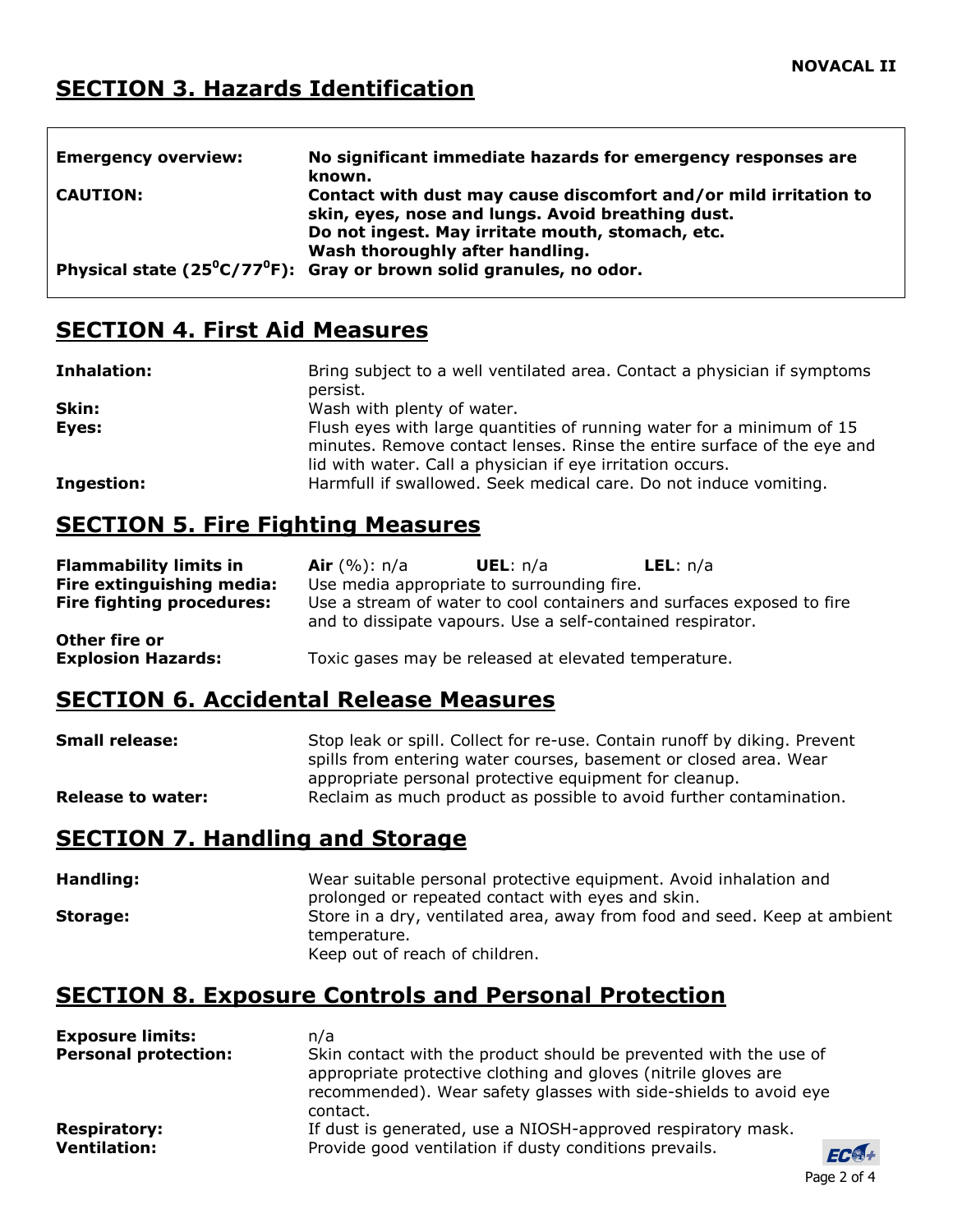### **SECTION 9. Physical and Chemical Properties**

**Physical state:** Solid **Appearance Gray or brown granules Odour:** No odor **Melting point (<sup>o</sup>C/<sup>o</sup>F): n/a Bulk Density: pH:** n/a

70 lbs/ft<sup>3</sup>, 1120 kg/m<sup>3</sup> **Solubility:** Partially soluble in water

#### **SECTION 10. Stability and Reactivity**

**Under Normal Conditions:** Stable **Under Fire Conditions:** Stable **Hazardous Polymerization:** Will not occur **Conditions to Avoid:** Extreme temperatures **Materials to Avoid:** Strong oxidizing agents, chlorates, hypochlorites **Hazardous Decomposition or Combustion Products:** Cyanuric acid, sulfur oxides, nitrogen oxides, carbon oxides

## **SECTION 11. Toxicological information**

| None recommended for this product                                                                                |
|------------------------------------------------------------------------------------------------------------------|
| None known                                                                                                       |
| Ingredients of this products are not listed as carcinogens by OSHA or NTP<br>and are not rated by IARC or ACGIH. |
| No data available                                                                                                |
| No data available                                                                                                |
| No data available                                                                                                |
| None known                                                                                                       |
|                                                                                                                  |
| Dust is irritating to nose, throat and respiratory tract. May cause coughing<br>or sneezing.                     |
| Prolonged and repeated contact may cause mild irritation.                                                        |
| Dust may cause mild irritation and due to abrasiveness may cause eye<br>damage if untreated.                     |
| Ingestion may cause gastrointestinal upset, abdominal pain and diarrhea.<br>No data available.                   |
|                                                                                                                  |

#### **SECTION 12. Ecological information**

May be harmful to aquatic life. In sufficient quantity may deplete oxygen required by aquatic life. May cause eutrophication of ponds and lakes.

**Deactivating chemical:** None required

#### **SECTION 13. Disposal considerations**

Suitable for use as agricultural/horticultural fertilizer. Consult local authorities. **Do not dispose of waste with normal garbage or into water systems**.